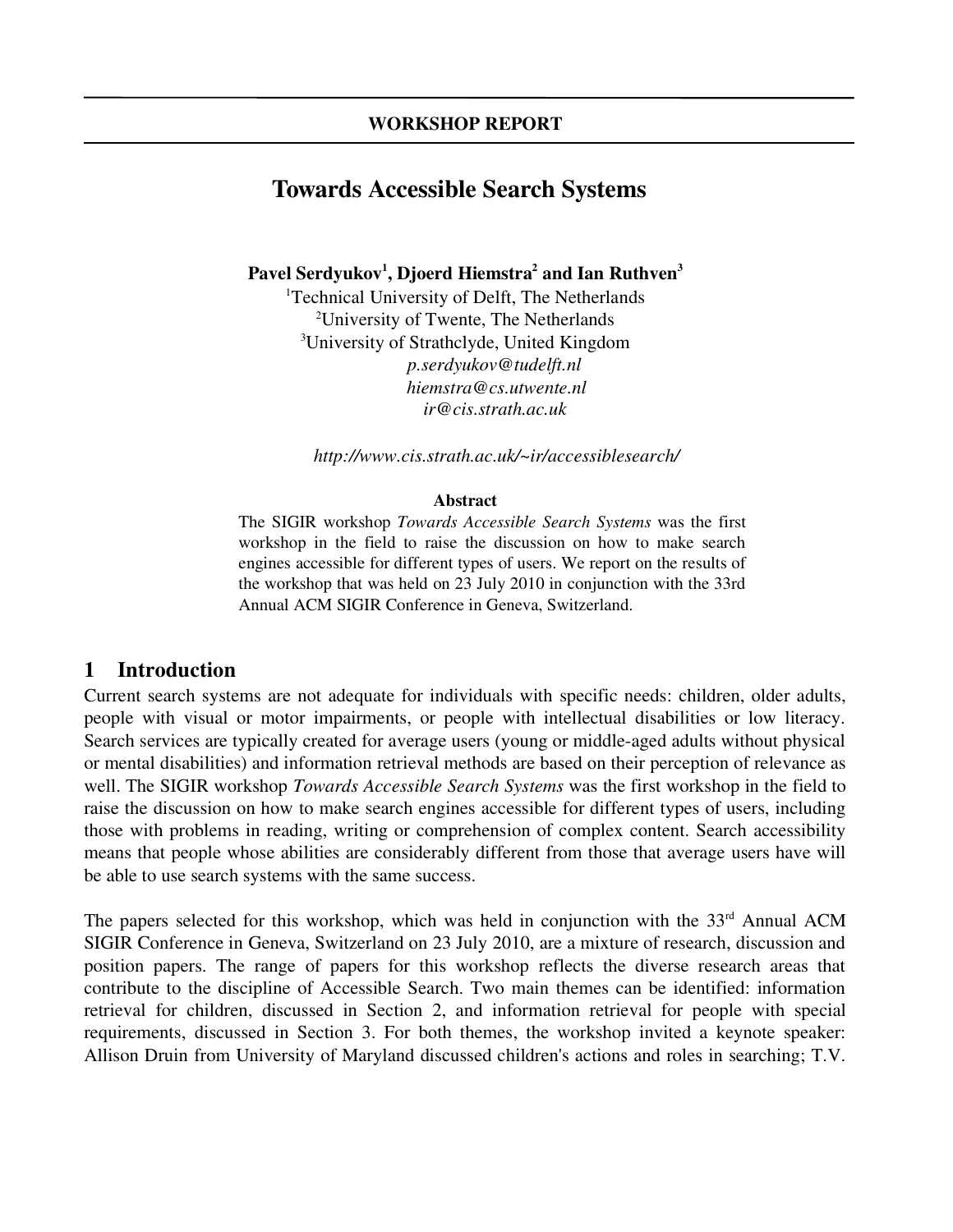Raman from Google discussed how to support users with highly varying abilities to use the Google search engine.

### 2 Children and search systems

The workshop hosted two keynote speakers. The first keynote was given by Dr. Allison Druin, Director of the Human-Computer Interaction Lab at the University of Maryland and entitled 'Searching for the Future: Understanding Children's Challenges, Actions, and Roles in Searching'. Allison's research focus is on the interaction between children and technology, particularly using children as design partners when developing new interactive systems. In her presentation, she discussed the results of a home study of 83 children using Internet keyword-based search interfaces.

Based on her study she identified 7 main search roles that children display: *developing* searchers who display the willingness to learn how to search but who may be unsuccessful in searching, *domain specific* searchers who limit their searches to areas of personal interest, *power searchers* who have sophisticated search abilities, *non-motivated* searchers who lack the willingness to learn how to search, *distracted* searchers who easily go off target when searching, *visual* searchers who prefer to search within visual contexts and have visual results and *rule-based* searchers who have implicit rules for how to search learned from previous search experience or advice. Children may take on several roles and there were clear links between different roles.

In a fascinating presentation Allison mapped out these roles not only by the children's search actions, but also by who influences their searching (mothers are popular influences!), their perceived success, and trends in age and gender. These roles suggest a need for new interfaces that expand the notion of keywords, scaffold results, and develop a search culture among children.

The first paper presentation was 'A closer look at children's information retrieval usage' by Frans Van der Sluis and Betsy Van Dijk of the University of Twente. Based on a review of the available literature this paper started by discussing four specific groupings of problems that children have with the current model of IR systems. Firstly, *insufficient mental models* of search systems. That is, children often misunderstand how IR systems work resulting in poor queries or difficulties creating queries that require operators. The second issue is the *vocabulary* problem: children often have weaker or more limited vocabularies resulting in poor choices of keywords to use in queries. A third problem identified is that of *chaotic search behaviour* – children having limited and ineffective search behaviour and the fourth problem is that of *relevance behaviour* where children, perhaps due to their limited ability to read, make judgments by simply scanning for keywords in text or expect ready-made answers that may not be available from the information being searched. These four problems are problems for IR system designers rather than being problems of children and, as the paper notes, some do pertain to adult searchers as well. However, the paper suggests, they are characteristic of children searchers and may make it difficult for some age groups of children to search effectively.

The paper proposes a detailed framework for thinking about the variables that are important in childrens' search processes and interaction. Usefully, it also provides a discussion on what aspects of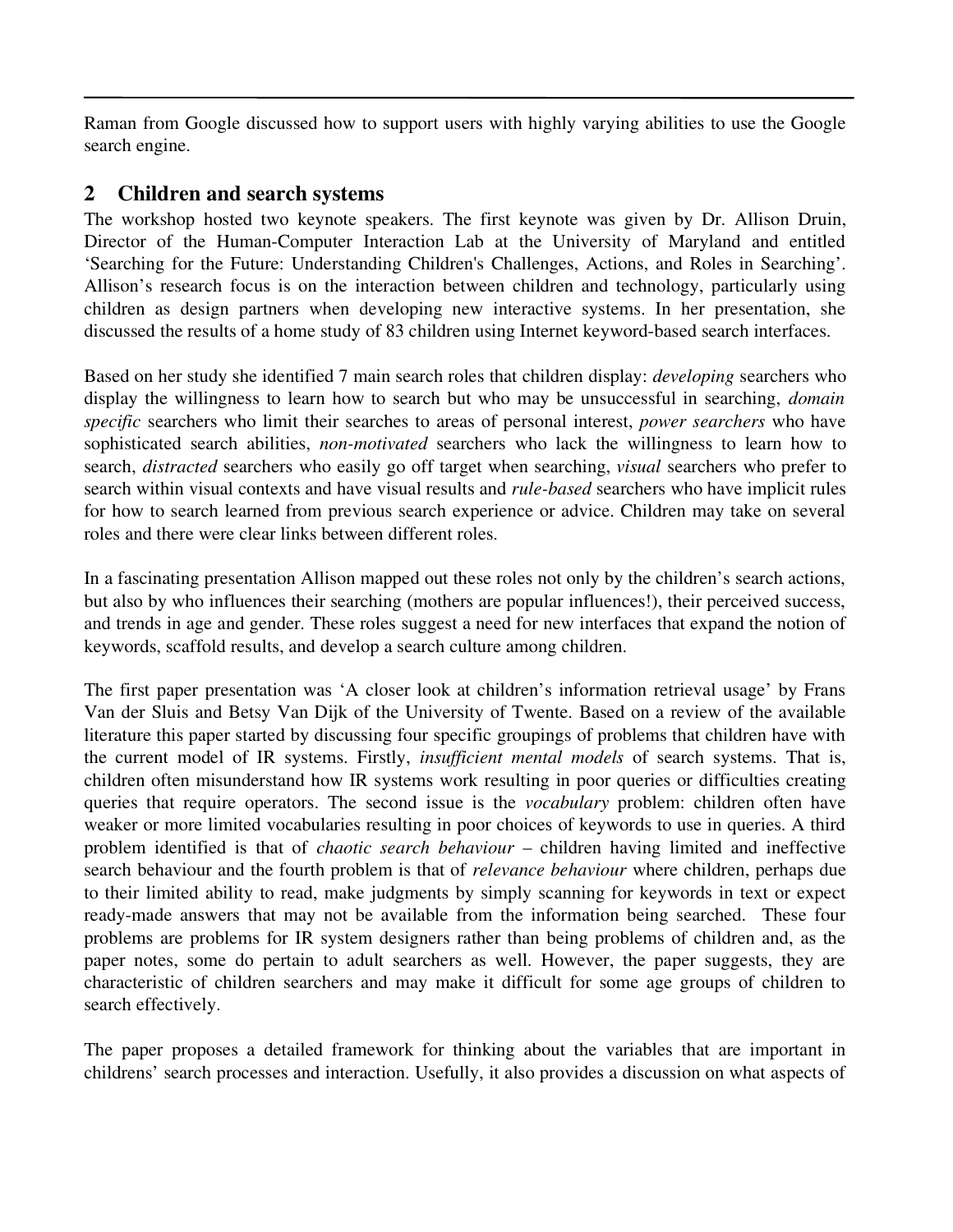relevance might be appropriate for childrens' search systems. The particular aspects proposed are complexity (reducing the complexity of a search process by good system design or reducing the complexity of information provided can both help children search more effectively), interest (interest in a task being one way to increase intrinsic motivation) and affectiveness (targeting affectively powerful information objects).

The second paper presentation was 'Assessing Fun: Young Children as Evaluators of Interactive Systems' by Yusrita Mohd Yusoff, Monica Landoni and Ian Ruthven of the University of Strathclyde. This paper looked at evaluation of interactive systems by children. Children are often encouraged to help evaluate systems designed for their use and employed in studies of information seeking. Usually these are older children who have higher levels of literacy, verbal dexterity and patience. Using the same study design, but deployed in two settings, this paper looks at the challenges of working with young children (5-6) and the very young children (3-4) years old. As more interactive systems, including search systems, are being designed for young children this paper addresses the question of what evaluation techniques are appropriate and useful for young children.

The major findings were on the challenges of working with very young children: they can easily feel bored, do not understand some kind of questions, often cannot reason about experience, may experience language barriers due to low vocabularies and may have physical limitations such as hand and eye coordination in using computers. This has implications for the design of search systems for children but also for evaluation: evaluations of search systems with very young children cannot rely on the relatively open-ended data gathering methods (such as interviews and think-aloud) common in search evaluations of older people. Neither can search evaluations rely so strictly on the comparative experimental method commonly seen in IR evaluations where the same participants operate two or more versions of a system for fixed times and on given search tasks. The experience suggests that, given very young children are emotionally driven, evaluation techniques will require to be flexible in coping with children's emotional states (including boredom and shyness), and focus on concepts that are accessible, understandable and interesting to children.

The third paper presentation was 'Text simplification for children' by Jan De Belder and Marie-Francine Moens of the Leuven University, Belgium. The goal of their work was to automatically transform text into a simpler text, so that it could be easier understood by children. They performed syntactic simplification, i.e. the splitting of sentences, and lexical simplification, i.e. replacing difficult words with more popular synonyms that children could be familiar with. Lexical simplification was approached with a language modeling for word sense disambiguation purposes. Sentences were split based on their syntax. At the same time, the simplification was controlled on the document level as authors tried to reach the certain readability level for the simplified text. Authors proposed to use Integer Linear Programming which allowed setting age intervals as constraints in the simplification process. The work is especially interesting in discussing its successes and failures. As authors reported, it was possible to reduce the reading difficulty only by removing information from documents under study. It was particularly hard to simplify the most difficult words when there were no simple synonyms for them. It also turned out that syntactic parsing of complex sentences is far from perfect and its erroneous output seriously affects the quality of simplification.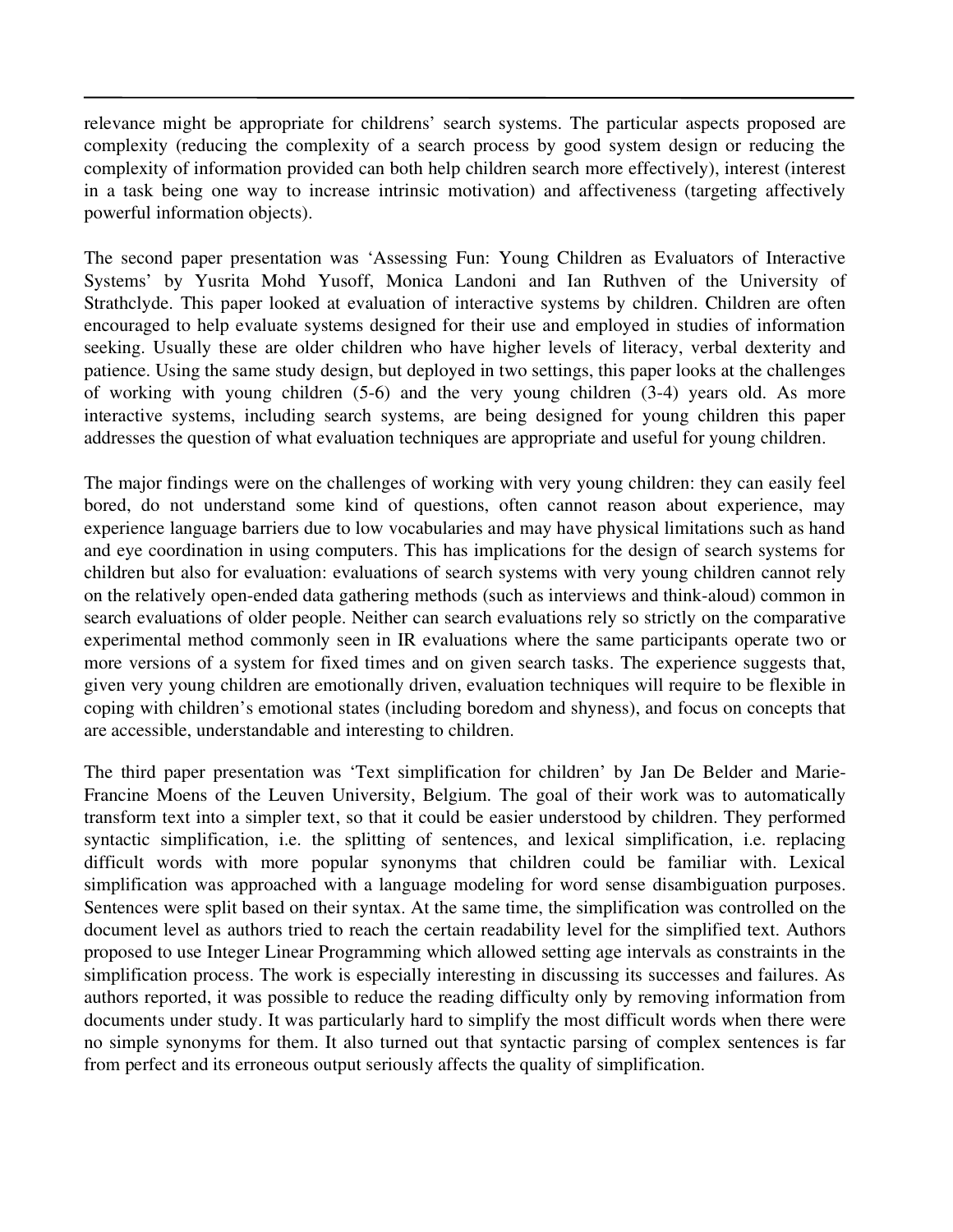The fourth paper presentation was 'Children Search Information on the Internet: Performance on children's interfaces compared to Google' by Hanna Jochmann-Mannak, Theo Huibers, Leo Lentz, Ted Sanders of the University of Utrecht and University of Twente. Authors compared children's search performance on four interfaces designed for children (Traditional interface, Highly textual interface, Question-answering interface and Metaphorical navigation interface), with their performance on Google. Using special equipment, they observed eye traces of 33 children in the age of 8-12 years old, including 11 girls and 22 boys, when they conducted fact-based search. Their findings were quite surprising and important for the development of future information retrieval systems for children.

Basically, they found out that children did not perform better on these interfaces than on Google. Metaphorical and highly textual interfaces appeared to be the most difficult for children. Children could not understand clearly the principles of novel ways of metaphorical navigation and also had difficulties with matching abstract categories to their actual information needs. Textual interfaces appeared to be too non-intuitive and confusing as they did not offer enough help in understanding and navigation the search result. According to their study, children actually preferred searching over browsing when looking for information, though taking advantage of query suggestion and spelling correction to a greater extent than adults. Question answering interface was also very well accepted by children – they could submit queries as questions in natural language and they appreciated the response in the form of short answers.

Their work suggested that it is important to always empirically test hypotheses about how to support children's digital search behavior. Besides, it confirmed that Google influence on today's children should not be overestimated. At the same time, it showed that well-meant designs for children are not so effective as one could think. However, some of their interface features are certainly needed to be adopted by search engines to make them children-friendly, such as visual summarization of results, faceted navigation and easily accessible long and short-term search history.

#### 3 Users with Special Requirements

T.V. Raman is research scientist at Google Research, Mountain View, and a pioneer in customizing technology for blind users. His accessibility research interests are auditory user interfaces and XML specifications for the next generation world wide web.

In his keynote presentation, T.V. Raman stressed that for Google, providing accessible search does not mean developing systems for special user groups. Google is not likely to provide a "Google kids'" as done by for instance Yahoo. Search engines like Google and Yahoo perform increasingly well at providing *relevant results* for "queries in the long tail", i.e., the unusual, infrequent queries. Similarly, providing *accessible results* should be all about providing results for "users in the long tail", i.e. users with unusual characteristics. Users in the long tail might search in unusual contexts, on unusual devices, or using unusual user interfaces. For example, consider the query: Lufthansa 455, a query for a specific flight: On a desktop, one might serve up a detailed Web page showing flight tracking, status and, available future travel. On a mobile device, one might show a light-weight